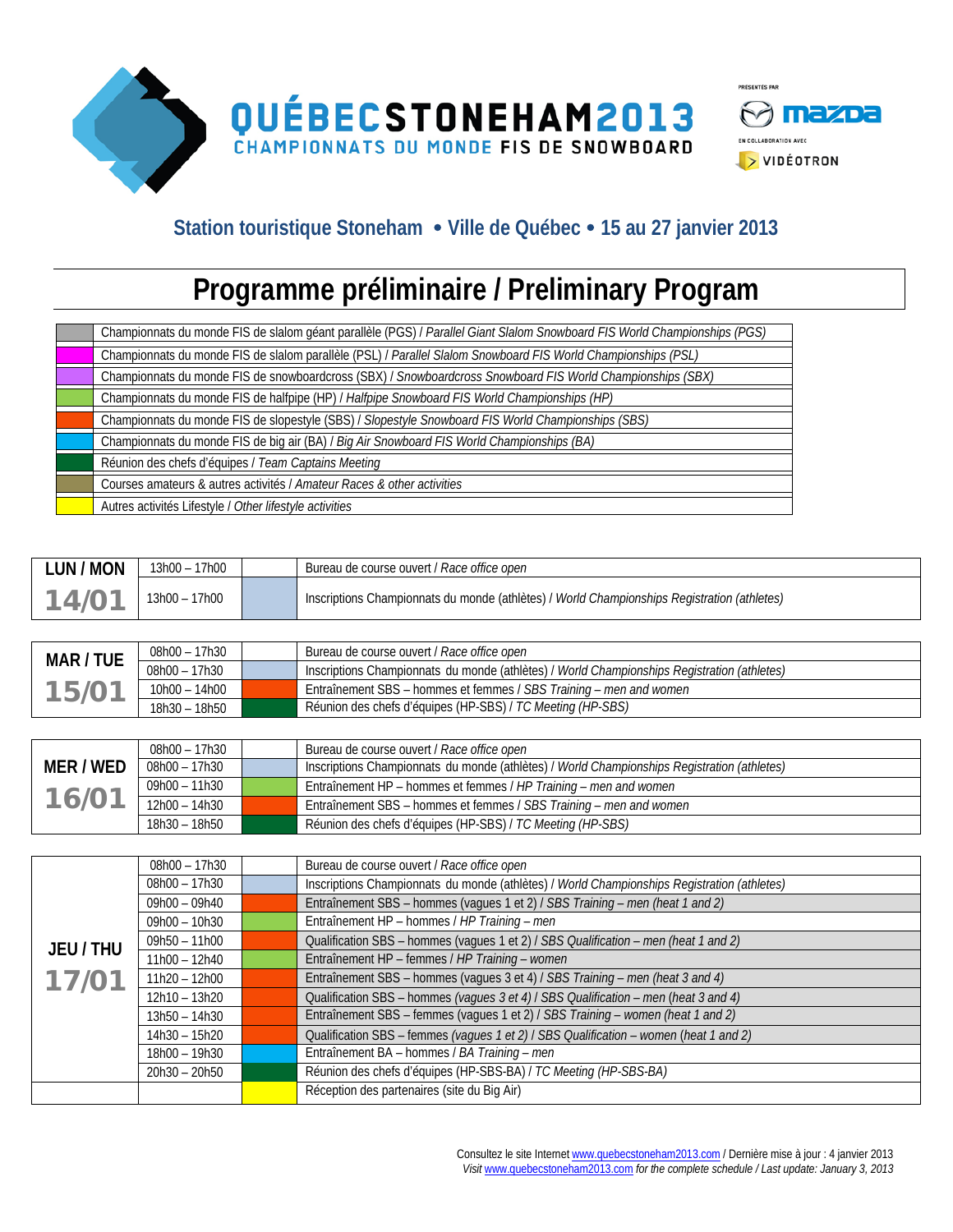|           | $08h00 - 17h30$ | Bureau de course ouvert / Race office open                                                                                                                     |
|-----------|-----------------|----------------------------------------------------------------------------------------------------------------------------------------------------------------|
|           | 08h00 - 17h30   | Inscriptions Championnats du monde (athlètes) / World Championships Registration (athletes)                                                                    |
|           | $09h00 - 15h00$ | Montagne en Ville / World Snow Day                                                                                                                             |
|           | $09h00 - 11h00$ | Entraînement HP - hommes et femmes / HP Training - men and women                                                                                               |
|           | $10h00 - 15h00$ | Défi des neiges Fitspirit                                                                                                                                      |
|           | $09h00 - 09h30$ | Entraînement Demi-finale SBS - hommes et femmes / SBS Semifinal Training - men and women                                                                       |
|           | $09h50 - 11h00$ | Demi-finale SBS - hommes et femmes / SBS Semifinal - men and women                                                                                             |
|           | $11h20 - 11h50$ | Entraînement Finale SBS - hommes et femmes / SBS Finals Training - men and women                                                                               |
| VEN / FRI | 12h00 - 13h10   | Championnats du monde FIS de SBS - hommes et femmes / SBS Snowboard FIS World Championships - men<br>and women                                                 |
| 18/01     |                 | Remise des médailles - Championnats du monde FIS de SBS / Awards Ceremony - SBS Snowboard FIS World<br>Championships                                           |
|           | $16h30 - 17h00$ | Réunion des chefs d'équipes (HP-BA) / TC Meeting (HP-BA)                                                                                                       |
|           | 18h00 - 18h50   | Entraînement BA - hommes (vague 1) / BA Training - men (heat 1)                                                                                                |
|           | 19h00 - 20h00   | Qualification BA - hommes (vaque 1) / BA Qualification - men (heat 1)                                                                                          |
|           | $20h10 - 21h00$ | Entraînement BA - hommes (vague 2) / BA Training - men (heat 2)                                                                                                |
|           | $21h10 - 22h00$ | Qualification BA - hommes (vague 2) / BA Qualification - men (heat 2)                                                                                          |
|           | $22h30 - 23h00$ | Réunion des chefs d'équipes (BA) – heure sujet à changement, selon le nombre de vagues / TC Meeting (BA) - Times<br>might change, depending on number of heats |
|           |                 | Fashion Jam (centre-ville de Québec) / Fashion Jam (downtown Quebec City)                                                                                      |

|           | $08h00 - 17h30$ | Bureau de course ouvert / Race office open                                                        |
|-----------|-----------------|---------------------------------------------------------------------------------------------------|
|           | $08h00 - 17h30$ | Inscriptions Championnats du monde (athlètes) / World Championships Registration (athletes)       |
|           | $09h00 - 16h00$ | Montagne en Ville / World Snow Day                                                                |
|           | 09h00 - 09h40   | Entraînement HP - femmes (vagues 1 et 2) / HP Training - women (heat 1 and 2)                     |
|           | $09h00 - 10h00$ | Inscriptions Cliniques amateurs Slopestyle / Slopestyle Amateur Clinics Registration (Stoneham)   |
|           | $10h00 - 10h40$ | Qualification HP - femmes (vagues 1 et 2) / HP Qualification - women (heat 1 and 2)               |
|           | $10h15 - 13h30$ | Cliniques amateurs Slopestyle / Amateur Clinics (Stoneham)                                        |
|           | $11h00 - 11h40$ | Entraînement HP - hommes (vagues 1 et 2) / HP Training - men (heat 1 and 2)                       |
|           | $11h50 - 13h00$ | Qualification HP - hommes (vagues 1 et 2) / HP Qualification - men (heat 1 and 2)                 |
| SAM / SAT | $13h10 - 13h50$ | Entraînement HP - hommes (vagues 3 et 4) / HP Training - men (heat 3 and 4)                       |
|           | 14h00 - 15h00   | Qualification HP - hommes (vagues 3 et 4) / HP Qualification - men (heat 3 and 4)                 |
| 19/01     | $16h10 - 16h40$ | Entraînement BA - hommes / BA Training - men                                                      |
|           | 17h00 - 18h00   | Demi-finale BA - hommes / BA Semifinal - men                                                      |
|           | 18h10 - 18h40   | Entraînement BA - hommes / BA Training - men                                                      |
|           | 19h00 - 20h00   | Championnats du monde FIS de BA - hommes / BA Snowboard FIS World Championships - men             |
|           |                 | Remise des médailles - Championnats du monde FIS de BA / Awards Ceremony - BA Snowboard FIS World |
|           |                 | Championships                                                                                     |
|           | $20h00 - 20h40$ | Cérémonies d'ouverture (centre-ville de Québec) / Opening Ceremonies (downtown Quebec City)       |
|           | $21h40 - 21h50$ | Réunion des chefs d'équipes (HP) / TC Meeting (HP)                                                |
|           | $21h50 - 22h00$ | Réunion des chefs d'équipes (SBX-PAR) / TC Meeting (SBX-PAR)                                      |
|           |                 | StairsMasters (centre-ville de Québec) / Stairsmasters (downtown Quebec City)                     |
|           |                 | Party Plein Air des Championnats / World Championships Outdoor Mega-Party (downtown Quebec City)  |

|           | 08h00 - 17h30   | Bureau de course ouvert / Race office open                                                        |
|-----------|-----------------|---------------------------------------------------------------------------------------------------|
|           | 08h00 - 17h30   | Inscriptions Championnats du monde (athlètes) / World Championships Registration (athletes)       |
|           | 09h00 - 09h30   | Entraînement Demi-finale HP - hommes et femmes / HP Semifinal Training - men and women            |
|           | 09h40 - 10h50   | Demi-finale HP - hommes et femmes / HP Semifinal - men and women                                  |
| DIM / SUN | $11h20 - 11h50$ | Entraînement Finale HP - hommes et femmes / HP Finals Training - men and women                    |
|           | 12h00 - 13h00   | Championnats du monde FIS de HP - hommes et femmes / HP Snowboard FIS World Championships - men   |
| 20/01     |                 | and women                                                                                         |
|           |                 | Remise des médailles - Championnats du monde FIS de HP / Awards Ceremony - HP Snowboard FIS World |
|           |                 | Championships                                                                                     |
|           | $13h00 - 14h00$ | Inscriptions Cliniques amateurs Halfpipe / Halfpipe Amateur Clinics Registration (Stoneham)       |
|           | $14h00 - 17h30$ | Cliniques amateurs Halfpipe / Halfpipe Amateur clinics (Stoneham)                                 |
|           | 18h30 - 18h50   | Réunion des chefs d'équipes (SBX-PGS/PSL) / TC Meeting (SBX-PGS/PSL)                              |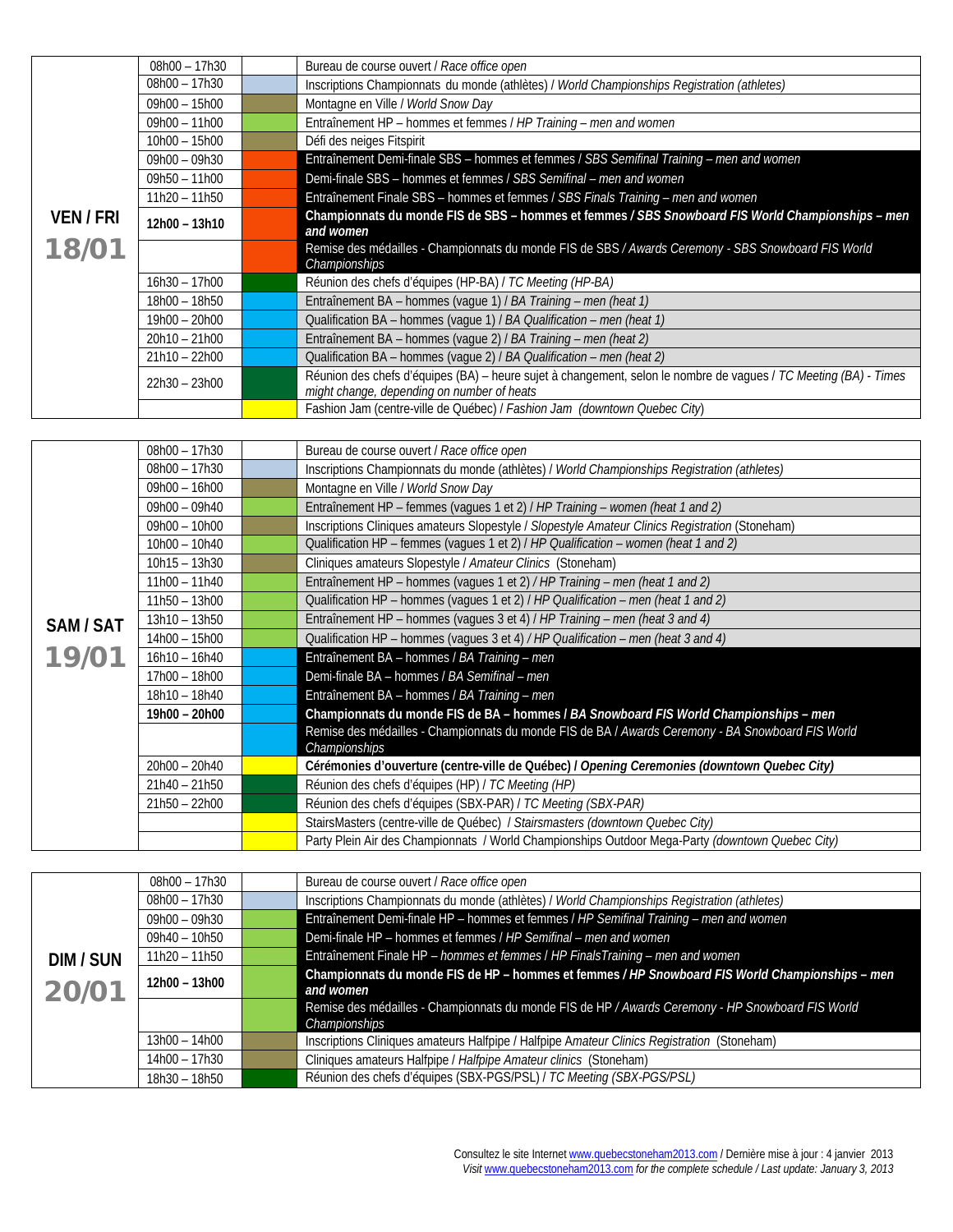|           | 08h00 – 17h30 | Bureau de course ouvert / Race office open                                                                               |
|-----------|---------------|--------------------------------------------------------------------------------------------------------------------------|
| LUN / MON | 08h00 – 17h30 | Inscriptions Championnats du monde (athlètes) / World Championships Registration (athletes)                              |
|           | 08h30 – 09h00 | Mise en place du parcours de PSL / PSL course setting                                                                    |
| 21/01     | 09h00 - 13h00 | Entraînement PSL sur la piste d'entrainement #4 (libre et optionnel) / PSL Training on training slope #4 (freeriding and |
|           |               | optional)                                                                                                                |
|           | 18h30 – 18h50 | Réunion des chefs d'équipes (SBX-PGS/PSL) / TC Meeting (SBX-PGS/PSL)                                                     |

|           | 08h00 – 17h30 | Bureau de course ouvert / Race office open                                                  |
|-----------|---------------|---------------------------------------------------------------------------------------------|
|           | 08h00 – 17h30 | Inscriptions Championnats du monde (athlètes) / World Championships Registration (athletes) |
| MAR / TUE | 08h30 – 09h00 | Mise en place du parcours de PSL / PSL course setting                                       |
|           | 09h00 – 13h00 | Entraînement PSL sur la piste d'entrainement #4 / PSL Training on training slope #4         |
| 22/01     | 12h00 – 12h50 | Tests de piste SBX / SBX Course Testing                                                     |
|           | 13h10 - 13h40 | Inspection SBX – hommes et femmes / SBX inspection – men and women                          |
|           | 18h30 - 18h50 | Réunion des chefs d'équipes (SBX-PGS/PSL) / TC Meeting (SBX-PGS/PSL)                        |

|           | 08h00 – 17h30   | Bureau de course ouvert / Race office open                                                  |
|-----------|-----------------|---------------------------------------------------------------------------------------------|
|           | 08h00 - 17h30   | Inscriptions Championnats du monde (athlètes) / World Championships Registration (athletes) |
|           | $08h30 - 09h00$ | Mise en place du parcours de PGS / PGS course setting                                       |
| MER / WED | $09h00 - 13h00$ | Entraînement PGS (piste à confirmer) / PGS Training (slope tbc)                             |
| 23/01     | 10h00 - 10h30   | Inspection SBX - hommes / SBX inspection - men                                              |
|           | $10h40 - 12h30$ | Entraînement SBX - hommes / SBX Training - men                                              |
|           | 12h40 - 13h10   | Inspection SBX - femmes / SBX inspection - women                                            |
|           | $13h20 - 15h00$ | Entraînement SBX - femmes / SBX Training - women                                            |
|           | 18h30 - 18h50   | Réunion des chefs d'équipes (SBX-PGS/PSL) / TC Meeting (SBX-PGS/PSL)                        |

|         | 08h00 - 17h30   | Bureau de course ouvert / Race office open                                                  |
|---------|-----------------|---------------------------------------------------------------------------------------------|
|         | 08h00 - 17h30   | Inscriptions Championnats du monde (athlètes) / World Championships Registration (athletes) |
|         | $08h30 - 09h00$ | Mise en place du parcours de PSL / PSL course setting                                       |
|         | $09h00 - 13h00$ | Entraînement PSL / PSL Training                                                             |
| JEU/THU | 09h20 - 09h30   | Inspection SBX - hommes / SBX inspection - men                                              |
| 24/01   | 09h40 - 10h20   | Entraînement SBX - hommes / SBX Training - men                                              |
|         | 10h30 - 12h00   | Qualifications SBX - hommes / SBX Qualifications - men                                      |
|         | 12h10 - 12h20   | Inspection SBX - femmes / SBX inspection - women                                            |
|         | $12h40 - 13h20$ | Entraînement SBX - femmes / SBX Training - women                                            |
|         | $13h30 - 14h30$ | Qualifications SBX - femmes / SBX Qualifications - women                                    |
|         | 18h30 - 18h50   | Réunion des chefs d'équipes (SBX-PGS/PSL) / TC Meeting (SBX-PGS/PSL)                        |

| VEN / FRI<br>25/01 | 08h00 - 17h30   | Bureau de course ouvert / Race office open                                                                           |
|--------------------|-----------------|----------------------------------------------------------------------------------------------------------------------|
|                    | $08h00 - 17h30$ | Inscriptions Championnats du monde (athlètes) / World Championships Registration (athletes)                          |
|                    | $07h30 - 08h00$ | Entraînement PGS (piste #4) / PGS Training (slope #4)                                                                |
|                    | $08h10 - 08h40$ | Inspection PGS - hommes et femmes / PGS Inspection - men and women                                                   |
|                    | $09h00 - 11h00$ | Qualification PGS - hommes et femmes / PGS Qualification - men and women                                             |
|                    | 12h10 - 12h40   | Inspection PGS - hommes et femmes / PGS Inspection - men and women                                                   |
|                    | 13h00 - 15h00   | Championnats du monde FIS de PGS - hommes et femmes / PGS Snowboard FIS World Championships - men<br>and women       |
|                    |                 | Remise des médailles - Championnats du monde FIS de PGS / Awards Ceremony - PGS Snowboard FIS World<br>Championships |
|                    | 18h30 - 18h50   | Réunion des chefs d'équipes (SBX-PGS/PSL) / TC Meeting (SBX-PGS/PSL)                                                 |
|                    |                 | Party Jamboree / Jamboree Party                                                                                      |

|                   | 08h30<br>07h00<br>$\overline{\phantom{0}}$ | Inscriptions Compé amateur S3 Futur Pro – Halfpipe / S3 Futur Pro HP Amateur competition Registration (Stoneham) |
|-------------------|--------------------------------------------|------------------------------------------------------------------------------------------------------------------|
| <b>SAT</b><br>Sam | 17h30<br>$08h00 -$                         | Bureau de course ouvert / Race office open                                                                       |
|                   | 17h30<br>$08h00 -$                         | V World Championships Registration (athletes)<br>Inscriptions Championnats du monde (athlètes) /                 |